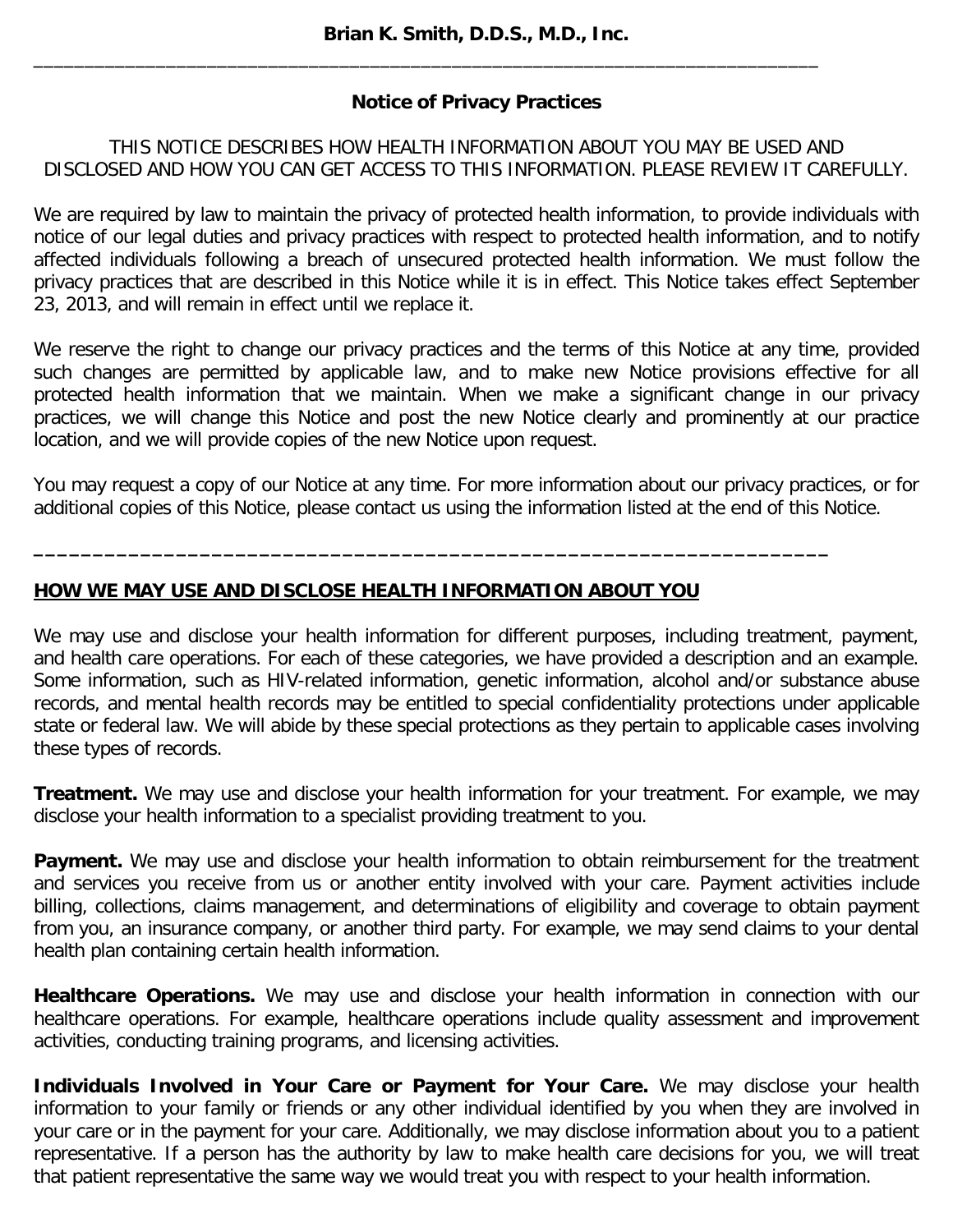**Disaster Relief.** We may use or disclose your health information to assist in disaster relief efforts.

**Required by Law.** We may use or disclose your health information when we are required to do so by law.

**Public Health Activities.** We may disclose your health information for public health activities, including disclosures to:

- o Prevent or control disease, injury or disability;
- o Report child abuse or neglect;
- o Report reactions to medications or problems with products or devices;
- o Notify a person of a recall, repair, or replacement of products or devices;
- o Notify a person who may have been exposed to a disease or condition; or
- o Notify the appropriate government authority if we believe a patient has been the victim of abuse, neglect, or domestic violence.

**National Security.** We may disclose to military authorities the health information of Armed Forces personnel under certain circumstances. We may disclose to authorized federal officials health information required for lawful intelligence, counterintelligence, and other national security activities. We may disclose to correctional institution or law enforcement official having lawful custody the protected health information of an inmate or patient.

**Secretary of HHS.** We will disclose your health information to the Secretary of the U.S. Department of Health and Human Services when required to investigate or determine compliance with HIPAA.

**Worker's Compensation.** We may disclose your PHI to the extent authorized by and to the extent necessary to comply with laws relating to worker's compensation or other similar programs established by law.

Law Enforcement. We may disclose your PHI for law enforcement purposes as permitted by HIPAA, as required by law, or in response to a subpoena or court order.

**Health Oversight Activities.** We may disclose your PHI to an oversight agency for activities authorized by law. These oversight activities include audits, investigations, inspections, and credentialing, as necessary for licensure and for the government to monitor the health care system, government programs, and compliance with civil rights laws.

**Judicial and Administrative Proceedings.** If you are involved in a lawsuit or a dispute, we may disclose your PHI in response to a court or administrative order. We may also disclose health information about you in response to a subpoena, discovery request, or other lawful process instituted by someone else involved in the dispute, but only if efforts have been made, either by the requesting party or us, to tell you about the request or to obtain an order protecting the information requested.

**Research.** We may disclose your PHI to researchers when their research has been approved by an institutional review board or privacy board that has reviewed the research proposal and established protocols to ensure the privacy of your information.

**Coroners, Medical Examiners, and Funeral Directors.** We may release your PHI to a coroner or medical examiner. This may be necessary, for example, to identify a deceased person or determine the cause of death. We may also disclose PHI to funeral directors consistent with applicable law to enable them to carry out their duties.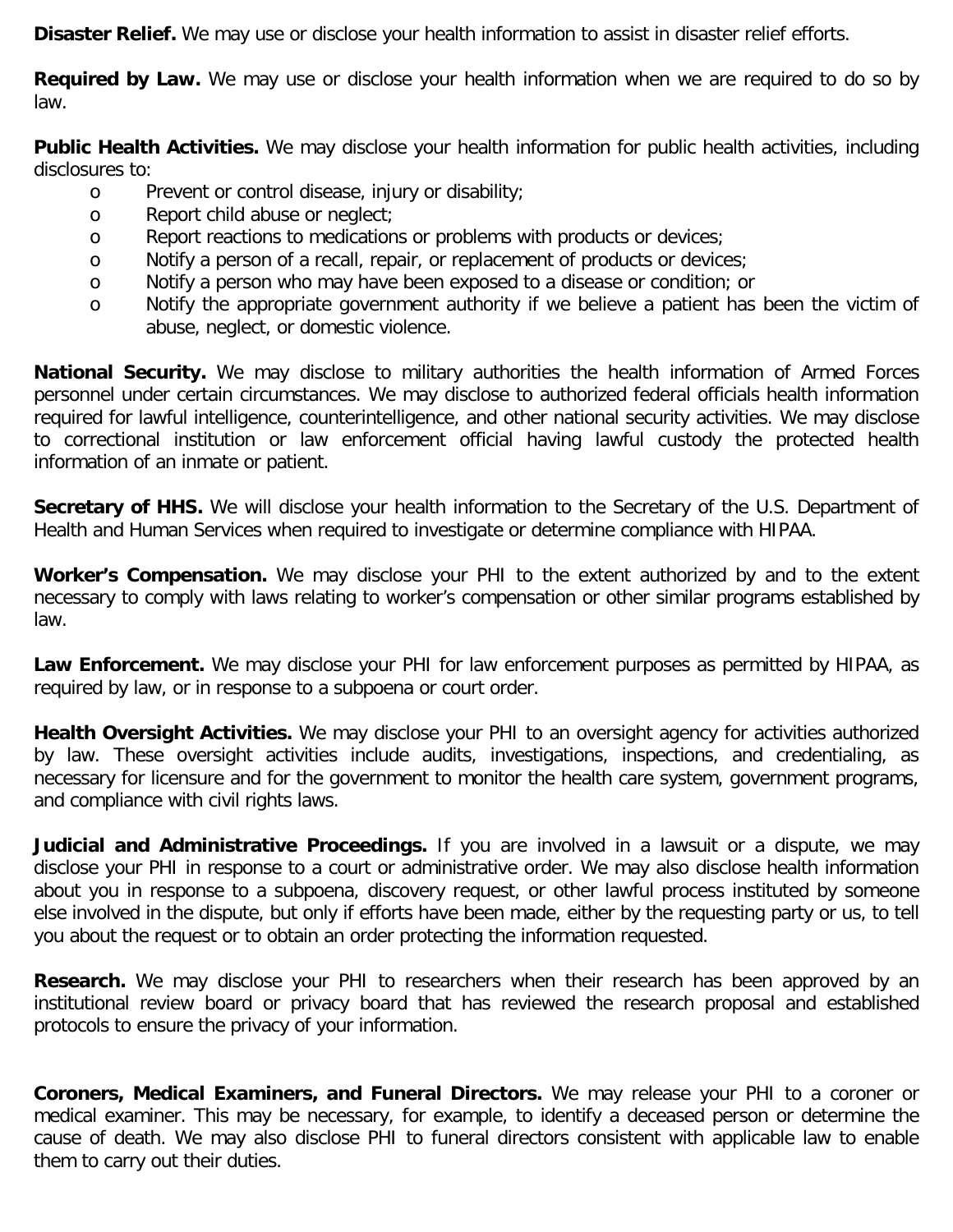**Fundraising.** We may contact you to provide you with information about our sponsored activities, including fundraising programs, as permitted by applicable law. If you do not wish to receive such information from us, you may opt out of receiving the communications.

#### **Other Uses and Disclosures of PHI**

Your authorization is required, with a few exceptions, for disclosure of psychotherapy notes, use or disclosure of PHI for marketing, and for the sale of PHI. We will also obtain your written authorization before using or disclosing your PHI for purposes other than those provided for in this Notice (or as otherwise permitted or required by law). You may revoke an authorization in writing at any time. Upon receipt of the written revocation, we will stop using or disclosing your PHI, except to the extent that we have already taken action in reliance on the authorization.

### **Your Health Information Rights**

**Access.** You have the right to look at or get copies of your health information, with limited exceptions. You must make the request in writing. You may obtain a form to request access by using the contact information listed at the end of this Notice. You may also request access by sending us a letter to the address at the end of this Notice. If you request information that we maintain on paper, we may provide photocopies. If you request information that we maintain electronically, you have the right to an electronic copy. We will use the form and format you request if readily producible. We will charge you a reasonable cost-based fee for the cost of supplies and labor of copying, and for postage if you want copies mailed to you. Contact us using the information listed at the end of this Notice for an explanation of our fee structure.

If you are denied a request for access, you have the right to have the denial reviewed in accordance with the requirements of applicable law.

**Disclosure Accounting.** With the exception of certain disclosures, you have the right to receive an accounting of disclosures of your health information in accordance with applicable laws and regulations. To request an accounting of disclosures of your health information, you must submit your request in writing to the Privacy Official. If you request this accounting more than once in a 12-month period, we may charge you a reasonable, cost-based fee for responding to the additional requests.

**Right to Request a Restriction.** You have the right to request additional restrictions on our use or disclosure of your PHI by submitting a written request to the Privacy Official. Your written request must include (1) what information you want to limit, (2) whether you want to limit our use, disclosure or both, and (3) to whom you want the limits to apply. We are not required to agree to your request except in the case where the disclosure is to a health plan for purposes of carrying out payment or health care operations, and the information pertains solely to a health care item or service for which you, or a person on your behalf (other than the health plan), has paid our practice in full.

**Alternative Communication.** You have the right to request that we communicate with you about your health information by alternative means or at alternative locations. You must make your request in writing. Your request must specify the alternative means or location, and provide satisfactory explanation of how payments will be handled under the alternative means or location you request. We will accommodate all reasonable requests. However, if we are unable to contact you using the ways or locations you have requested we may contact you using the information we have.

**Amendment.** You have the right to request that we amend your health information. Your request must be in writing, and it must explain why the information should be amended. We may deny your request